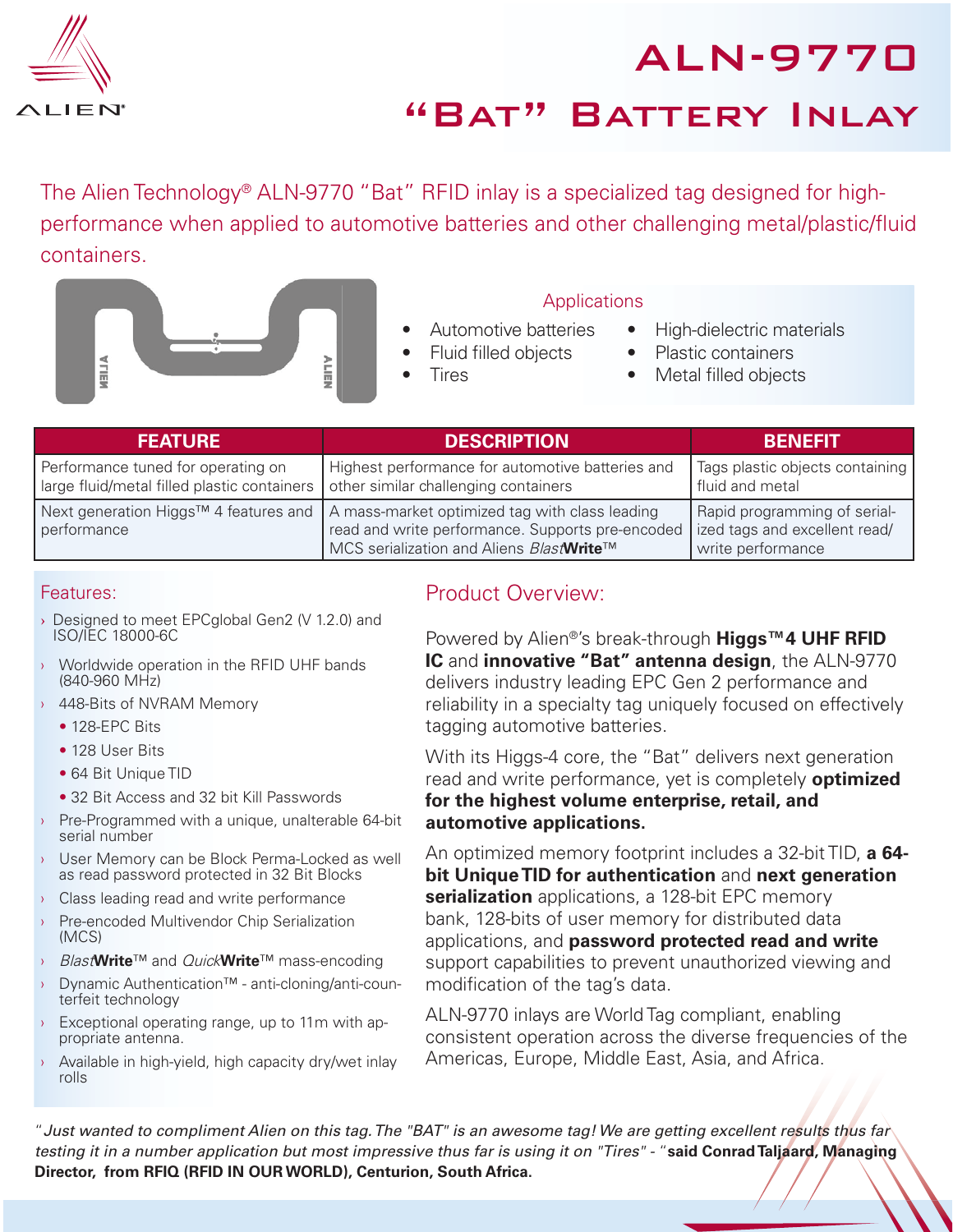

## ALN-9770 Antenna Size



### ALN-9770 Inlay Orientation



Standard Alien Inlay rolls unwind with metal antenna side facing outward, with respect to the core.



# ALN-9770 Inlay Specification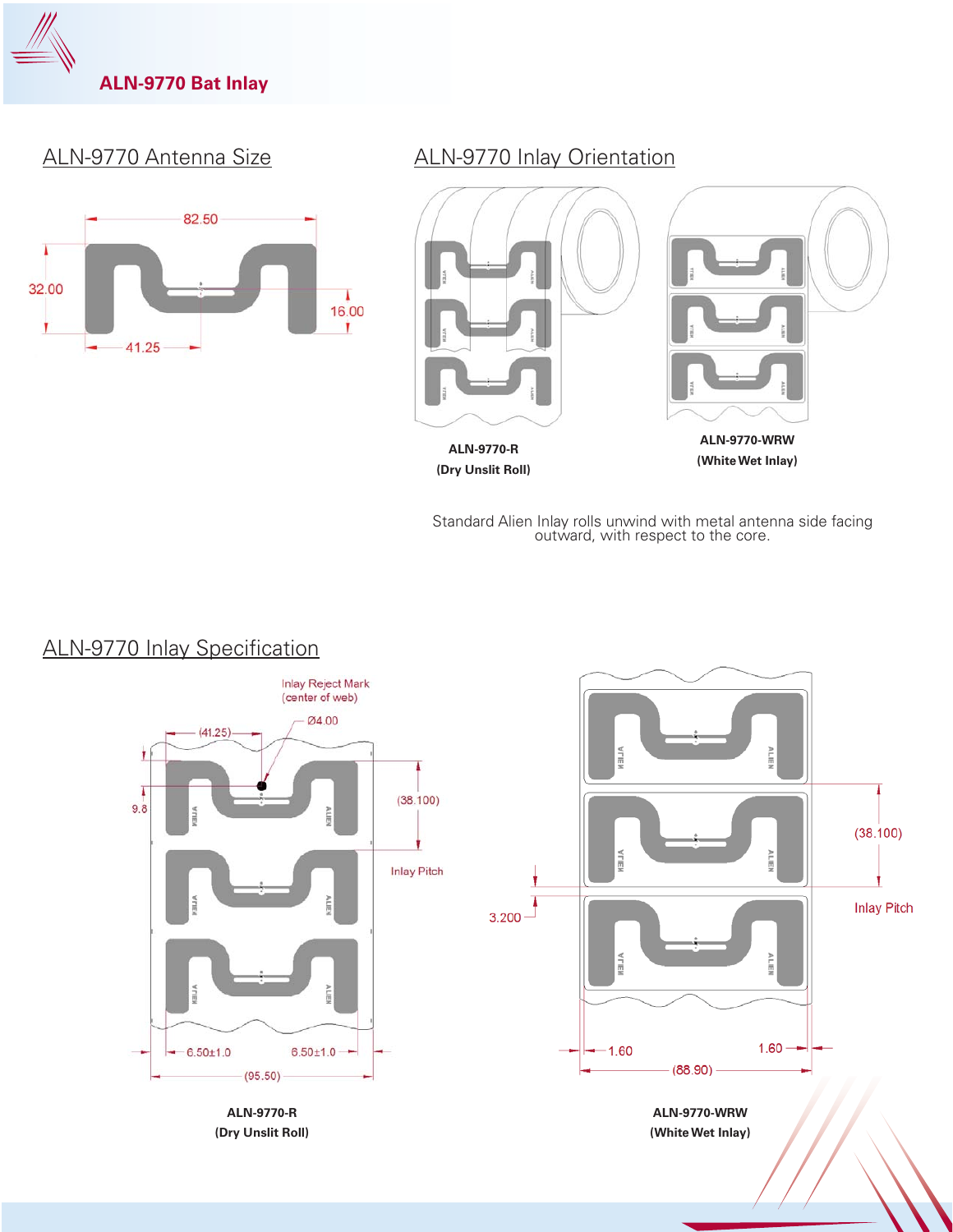

**ALN-9770 Bat Inlay**

# ALN-9770 Inlay Stackup

| DRY INLAY THICKNESS, ±10% |                    |                                                                                                                                                                                                                                      |                      |                                                        | WHITE WET INLAY THICKNESS, ±10% |                                                                    |
|---------------------------|--------------------|--------------------------------------------------------------------------------------------------------------------------------------------------------------------------------------------------------------------------------------|----------------------|--------------------------------------------------------|---------------------------------|--------------------------------------------------------------------|
| <b>OVER ANTENNA</b>       |                    | $0.05$ mm                                                                                                                                                                                                                            |                      |                                                        | <b>OVER ANTENNA</b>             | $0.16$ mm                                                          |
| <b>OVER CHIP</b>          |                    | $0.25$ mm                                                                                                                                                                                                                            |                      |                                                        | <b>OVER CHIP</b>                | 0.36 mm                                                            |
| <b>INLAY</b>              |                    | <u> Katalog a Kabupatén Ing Kabupatèn Jawa Barat, Ing Kabupatén Jawa Barat, Ing Kabupatén Jawa Barat, Ing Kabupatén Jawa Barat, Ing Kabupatén Jawa Barat, Ing Kabupatén Jawa Barat, Ing Kabupatén Jawa Barat, Ing Kabupatén Jawa</u> | <b>RELEASE LINER</b> | OVERLAY<br>ADHESIVE<br><b>INLAY</b><br><b>ADHESIVE</b> |                                 | <u>ta kasa sa santa i</u><br><u>saanaanaanaanaanaanaanaanaanaa</u> |
|                           | <b>ALN-9770-R</b>  |                                                                                                                                                                                                                                      |                      |                                                        |                                 | <b>ALN-9770-WRW</b>                                                |
|                           | (Dry Unslit Inlay) |                                                                                                                                                                                                                                      |                      |                                                        |                                 | (White Wet Inlay)                                                  |

# ALN-9770 Inlay Angular Sensitivity



Angular Sensitivity (Relative Read Range vs. Orientation)



Angular Sensitivity Inlay is rotated in the x, y, plane about the z axis (tag shown at 0° with respect to face of antenna)